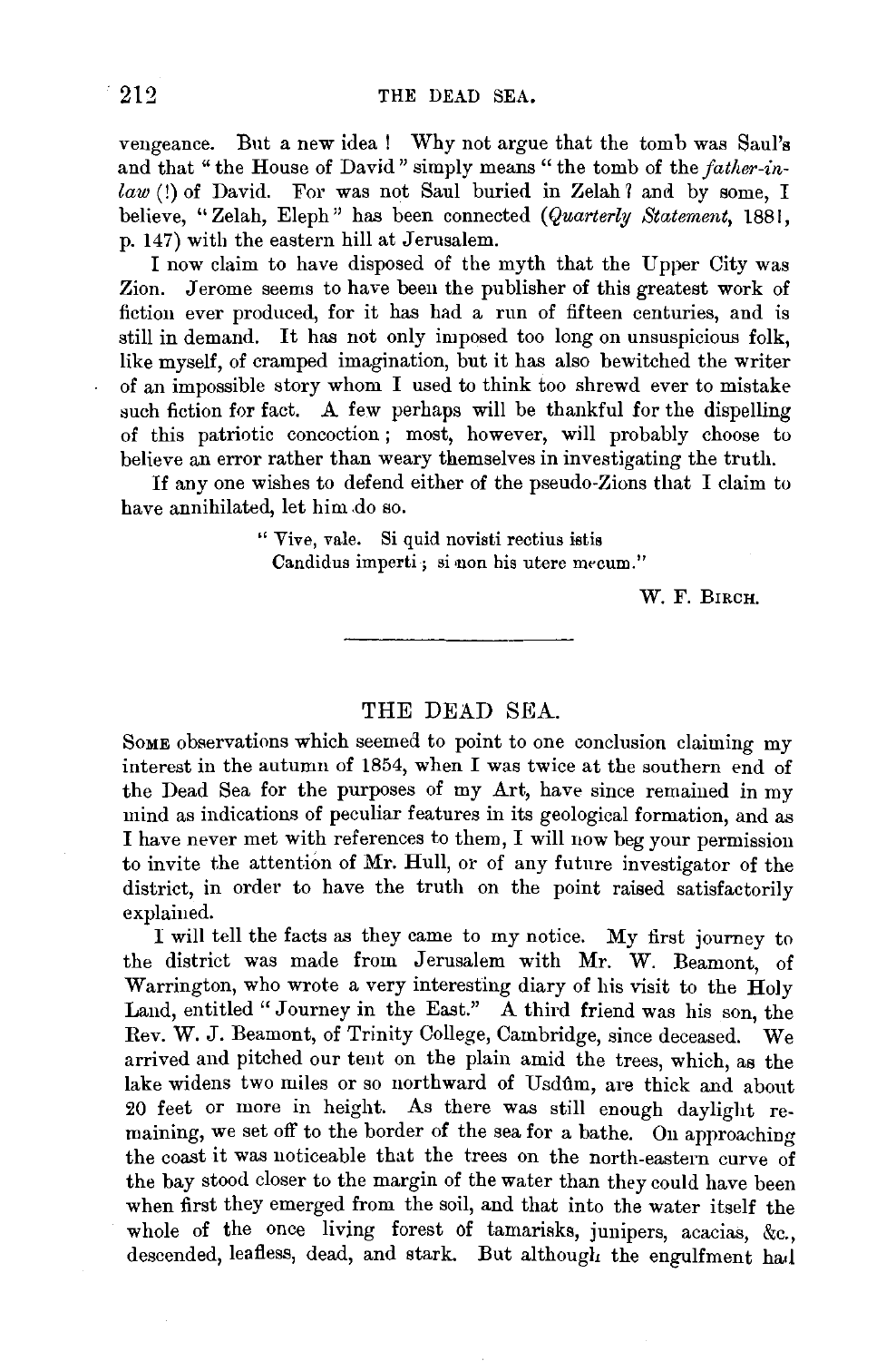. been gradual, and probably the work of some seasons, the trees furthest away from the shore were still with branches unbroken, and even with stems and upper twigs intact until the depth hid them. It was a sight with immediate caution to the swimmer, and we took the hint to go two or three hundred yards more to the north. None of us had bathed before in the waters.

I think we were all good swimmers, but when I dashed in and threw myself forward to get out of my depth, there was enough to do without observing my friends. The unusual degree of buoyancy in the briny liquid threw me off my balance, the salt stung my eyes, ears, and every abrasion on my skin, and I could scarcely tell in what direction I was striking out until I found myself carried by'a current into a mass of stiff boughs of trees far off from and still deeper engulfed than those visible from the land.

Making allowance for decrease of height from the carrying away by the waters of the upper twigs, the depth here to the bottom on which the trees stood must have been about 25 feet. The land had therefore sunk thus much since the trees were flourishing. So far, the fact was not for the neighbourhood a startling one. It was an encroachment of the sea on the land by the sinking of the latter.

Two months later I came to the same neighbourhood again to paint at the spot chosen for my landscape, which was two miles more to the south than the point where we had bathed. This time, for considerations of health, and being without friends with independent interests, I encamped under the castle built on the high crag between the divided torrent bed in the Wady Zuarahtahta. Before sunrise each morning I started with one Arab, Suleiman, to cross the plain to the shore of the narrowest part of the sea. Jt was in a line drawn from the mouth of the wâdy to the north-eastern base of Usdûm, only deflected slightly at this spot to escape the irregularities near the foot of the mount as it passed on somewhat more southwardly to the margin of the lake.

Varying our path to some degree one morning, my attention, about midway between the wady and the mount, was arrested by a circular opening in the earth, 7 or 8 feet in diameter. It was clearly not a well, its position forbade such idea ; but what would in any case have made this evident was that the aperture was not vertical, but oblique, sloping from north-west to south-east. The perforation was so clearly made that the layers of the alluvial soil, some of larger and some of smaller pebbles, were clearly defined in the sectional surface of the circumference. I asked Suleiman what this aperture was. He answered unhesitatingly that it had been caused by a falling star, and after the raw suspicion that he spoke thus with the ordinary love of the marvellous for matters beyond Arab ken, I saw that no other theory could amount for the conditions of the case. Time was too precious for me then to linger long, but on closer scrutiny on that occasion, and on subsequent mornings, I observed that the perforated earth was only a crust of upheaved sand of about 10 feet or so in thickness, and that below in all directions was a hollow